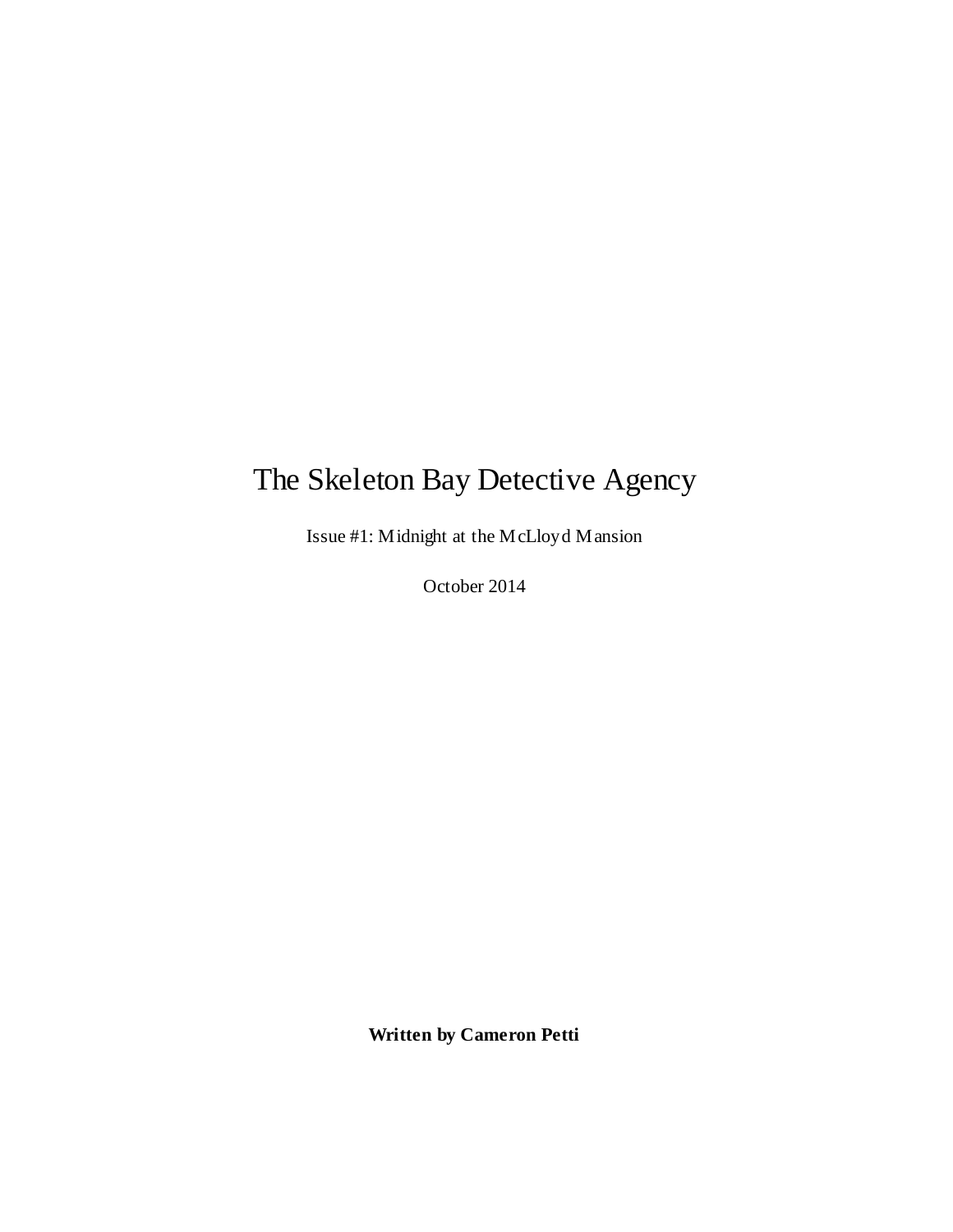**Panel 1:** Amidst the downpour of a thunderstorm, this is an empty panel of a tree with a bush next to it, against a high stone wall.

**Panel 2:** The same shot, but JAKE is peaking out from behind the bush, looking off to the right, cautiously making sure the coast is clear.

**Panel 3:** JAKE is now most of the way out of the bush, headed off, arm gesturing for SAMMY, who's head is now popping out it's hiding spot, to follow him.

**Panel 4:** A shot down the length of the wall so that we see the silhouette of the tree and JAKE most of the way out on a big tree limb that stretches over the wall. SAMMY is only about a third of the way up the trunk, with both hands and feet wrapped around in an attempt to climb it.

**Panel 5:** JAKE is crouching as he has just finished landing a skillful drop down from the tree into the grass.

**Panel 6:** SAMMY is mid-tumble down behind JAKE, while JAKE winces at his brother's gracelessness.

1. SFX: Thump!

**Panel 7:** A tight shot on the two boy's faces, JAKE grinning with excitement, SAMMY just open mouthed with amazement from the immensity of the house.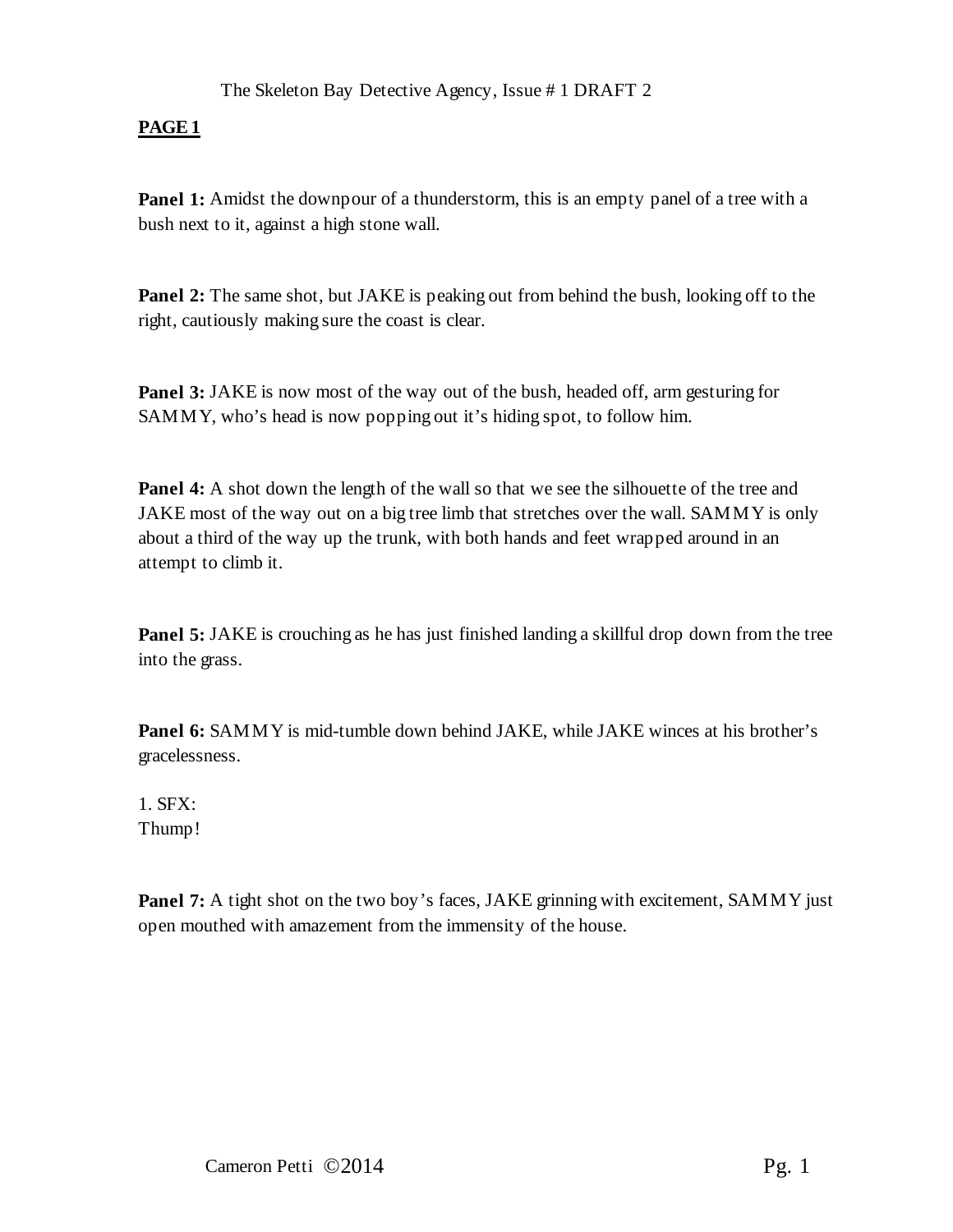This is a full page splash page of the giant, spooky mansion on the hill that is the McLloyd Mansion. It is the totally cliche scooby doo haunted house, ala the Haunted Mansion in Disneyworld (not disneyland, apparently there is a difference) with a big octagonal window up in the attic, and the storm wailing and lighting in the background. This is also where we can have our names and the tittle of the issue and all of that. The kids are down in the corner of the page, dwarfed by the shear size of the place, at the bottom of a big front lawn.

1. SAMMY: Thas' a big house.

2. JAKE: Shhh!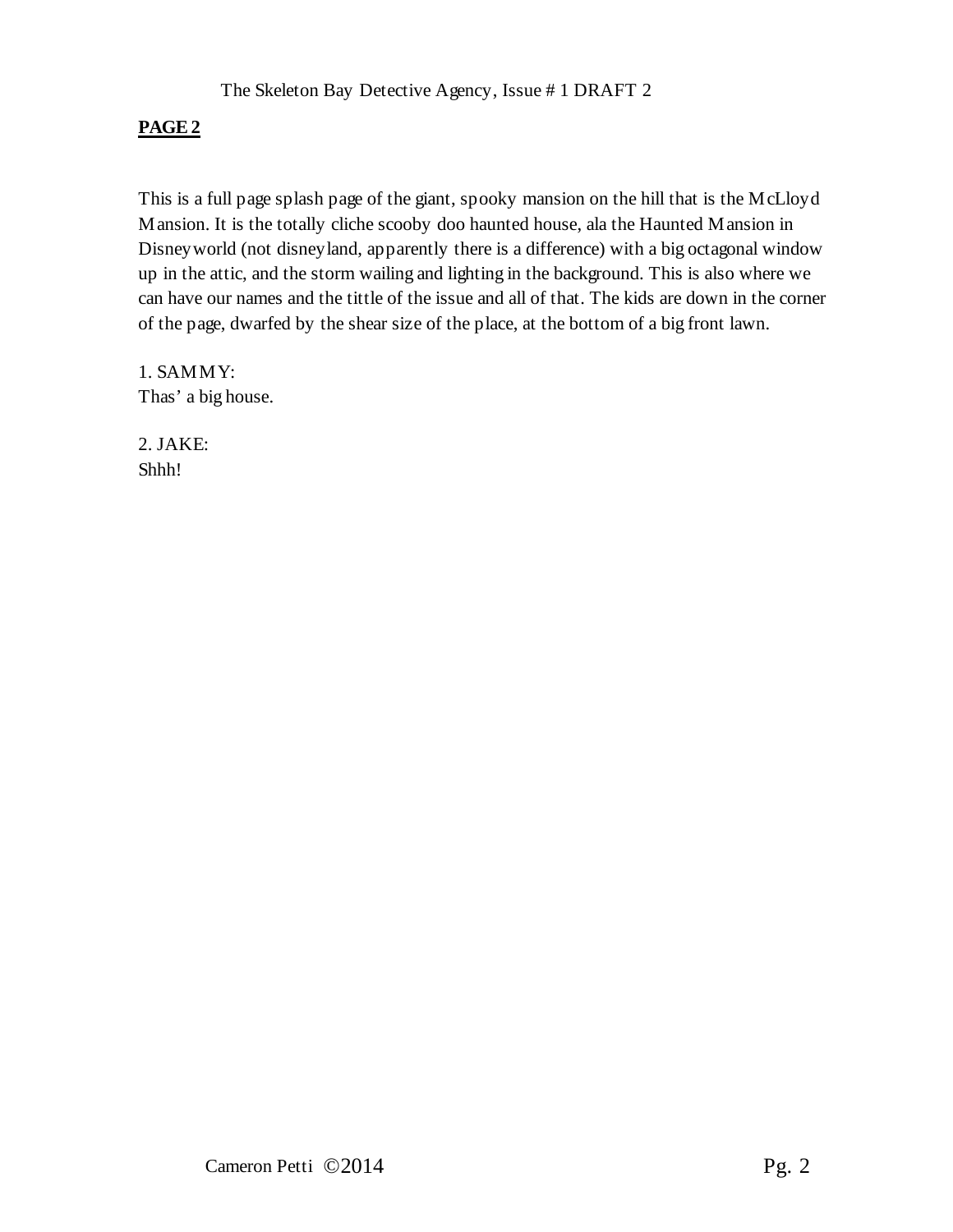**Panel 1:** JAKE and SAMMY are nearing the house, most of the way up the lawn, headed towards the window next to the giant front door.

Panel 2: The boys are at the window as JAKE is sliding off his backpack, excited to execute his plan.

**Panel 3**: JAKE is rummaging through pack on the ground, looking for a specific tool as SAMMY watches.

**Panel 4:** Struck with a similar amount of inspiration, SAMMY goes for his backpack as well.

**Panel 5: JAKE** triumphantly brandishes the crowbar that he had packed as SAMMY similarly pulls out a candy bar!

**Panel 6:** JAKE glares at SAMMY, annoyed.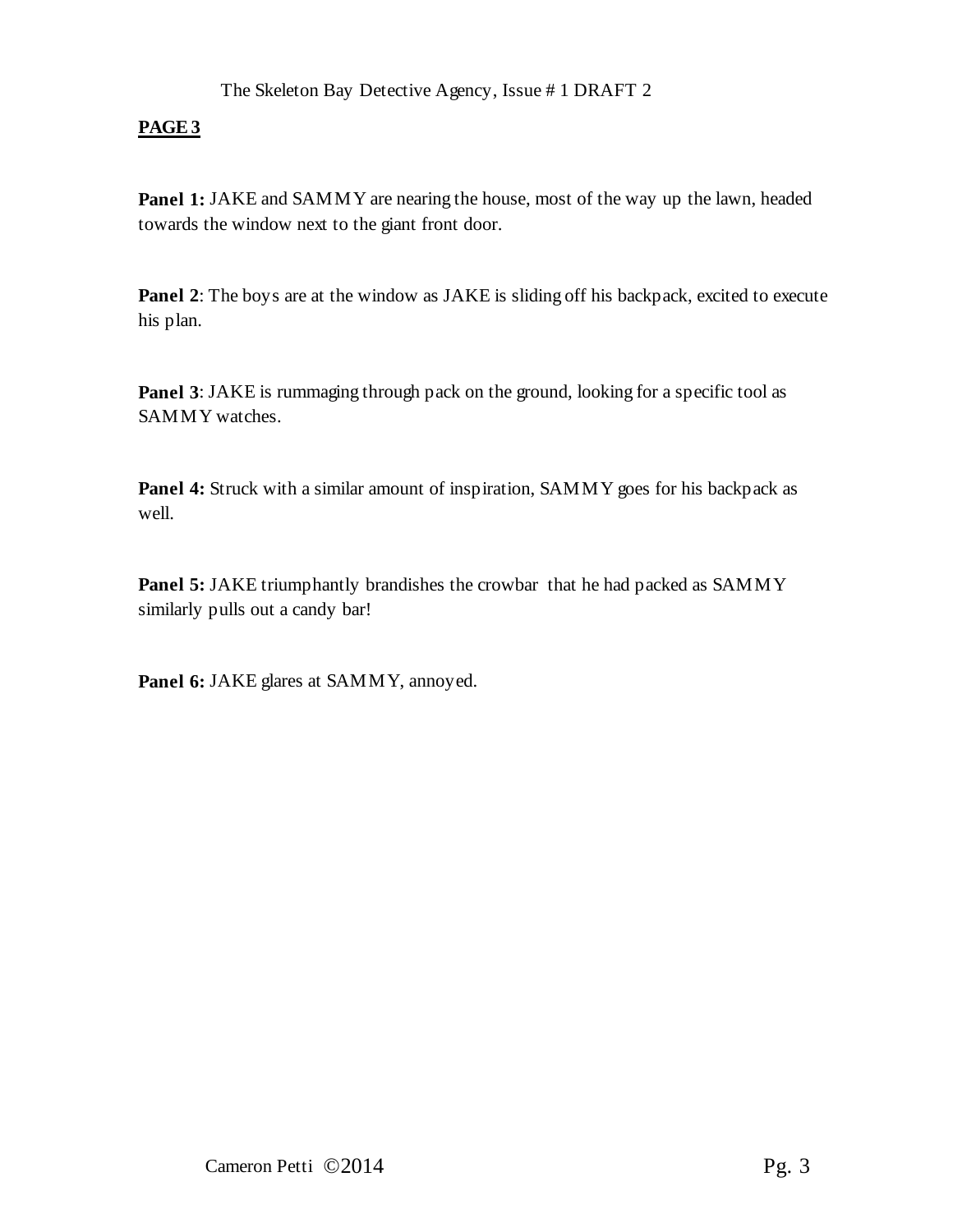**Panel 1:** JAKE crouched next to the window, having carefully selected a specific point on the window sill to place his crowbar and, in an effort to teach SAMMY, is pointing the spot out to him. SAMMY watches intently through all of this, eating his candy.

**Panel 2:** JAKE carefully wiggles the crowbar into the window, looking to make sure SAMMY is watching.

1. SFX: creek creeeeek

**Panel 3:** JAKE strains as he leans over the crowbar, pushing down on it.

**Panel 4:** With a gigantic crunch, the rotting window splinters up and down, breaking every part of the window surrounding the crowbar. JAKE looks completely shocked and taken by surprise

1. SFX: CRUNCH!

**Panel 5:** SAMMY is doubled over laughing hysterically, covering his mouth not to make noise as JAKE very huffily is putting his finger to his lips in an effort to tell SAMMY to be quiet.

1. SAMMY (MUFFLED LAUGHTER): Mffffff-!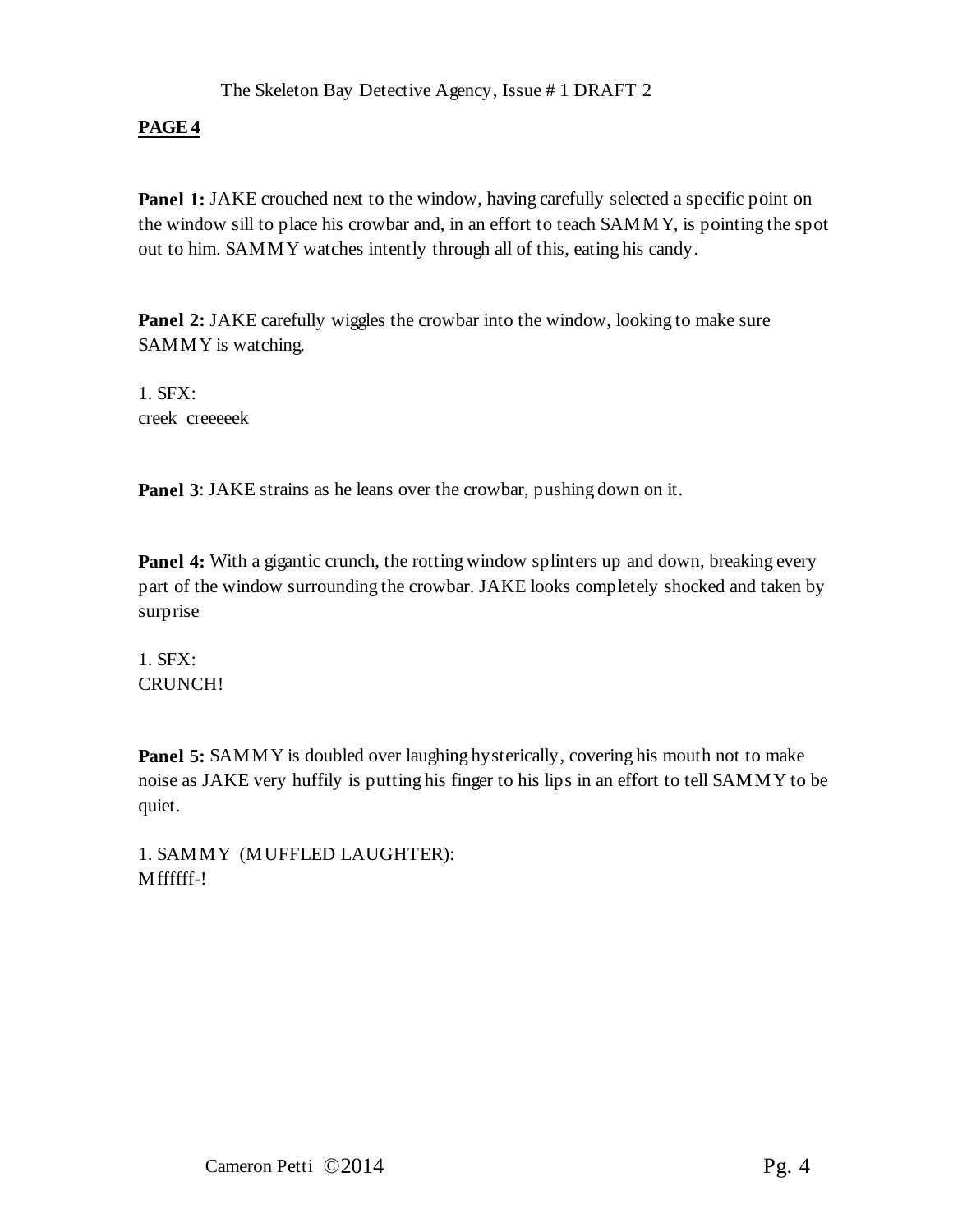**Panel 1:** JAKE is most of the way through the window, peering into the darkness, shining his flashlight into the room.

**Panel 2:** JAKE is standing a few steps into the house, looking up into it.

1. JAKE (QUIETLY): Wow

**Panel 3:** JAKE is in the foreground, with gigantic grin on his face while moving into the house. SAMMY has flopped himself gracelessly over the window in an attempt to get in.

1. SAMMY: WHA!? I CAN'T HEAR YOU JAKE! WHAT DID YOU JUST SAY!?

3. SAMMY: Heeeey Jake!?

4. SAMMY: Can you help me!? I'm stuck and I need help Jake.

5. SAMMY: Jaaaaaaaa--

**Panel 4:** JAKE has been deflated by his annoyance and half turns to SAMMY. Meanwhile, SAMMY has found himself upside down under the window, feet helplessly in the air as he is stuck squished up on the ground.

1. JAKE (INTERRUPTING): Yes I will help you!

**Panel 5:** JAKE has begrudgingly to help SAMMY disentangle himself from himself.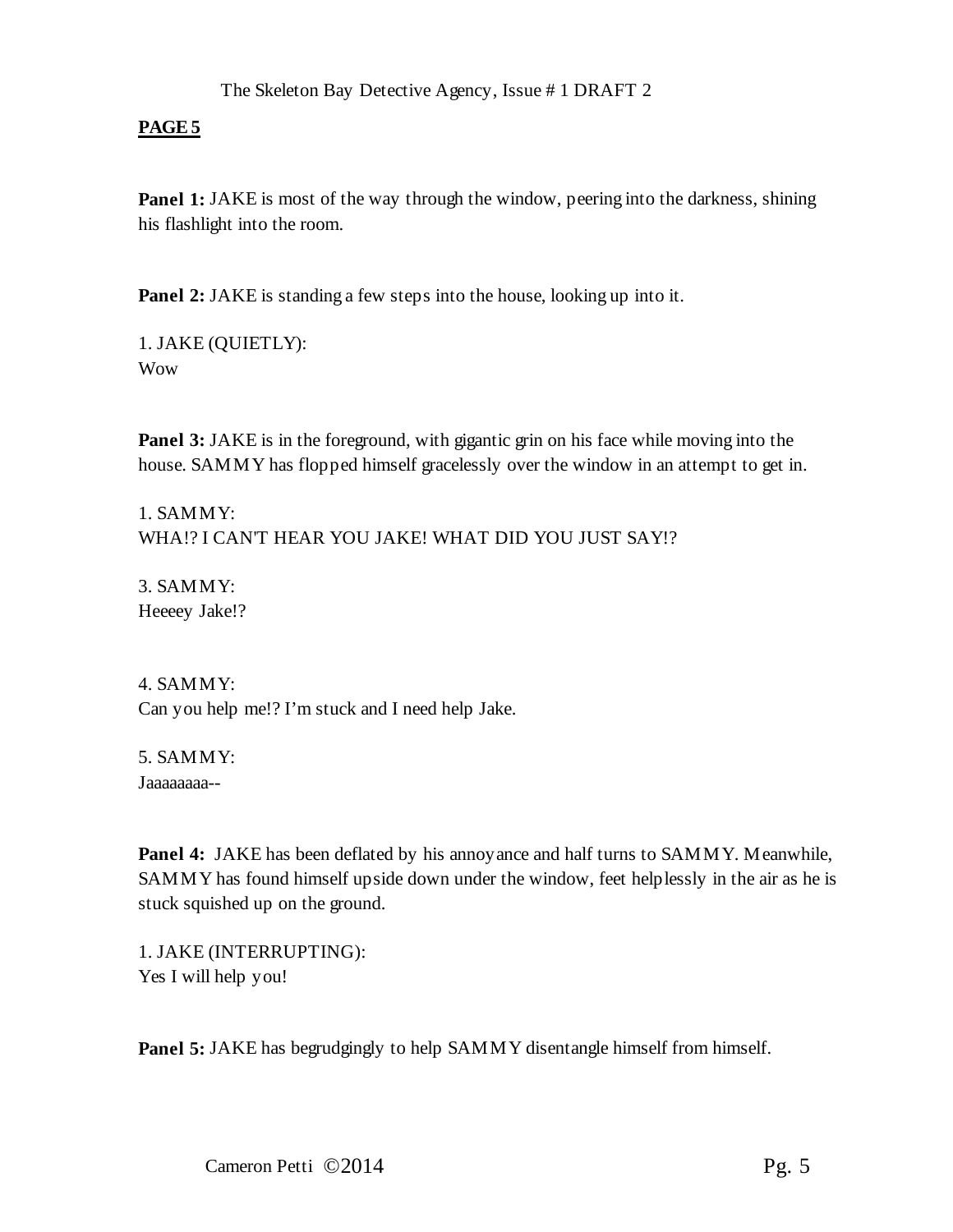# The Skeleton Bay Detective Agency, Issue # 1 DRAFT 2

#### 1. JAKE

Sammy! What did I tell you!? You **gotta** be quiet!

Panel 6: Jake is starting to walk away, angry at his little brother, shinning his flashlight into the house. SAMMY is amidst getting up, while fumbling with his own flashlight

1. SAMMY: Sorry. Didn't want to miss anything. Gotta stay vig-a-tent, right?

2. JAKE: Vigilant.

3. JAKE:

Look, we're not supposed to be here, so you can't be yelling like that.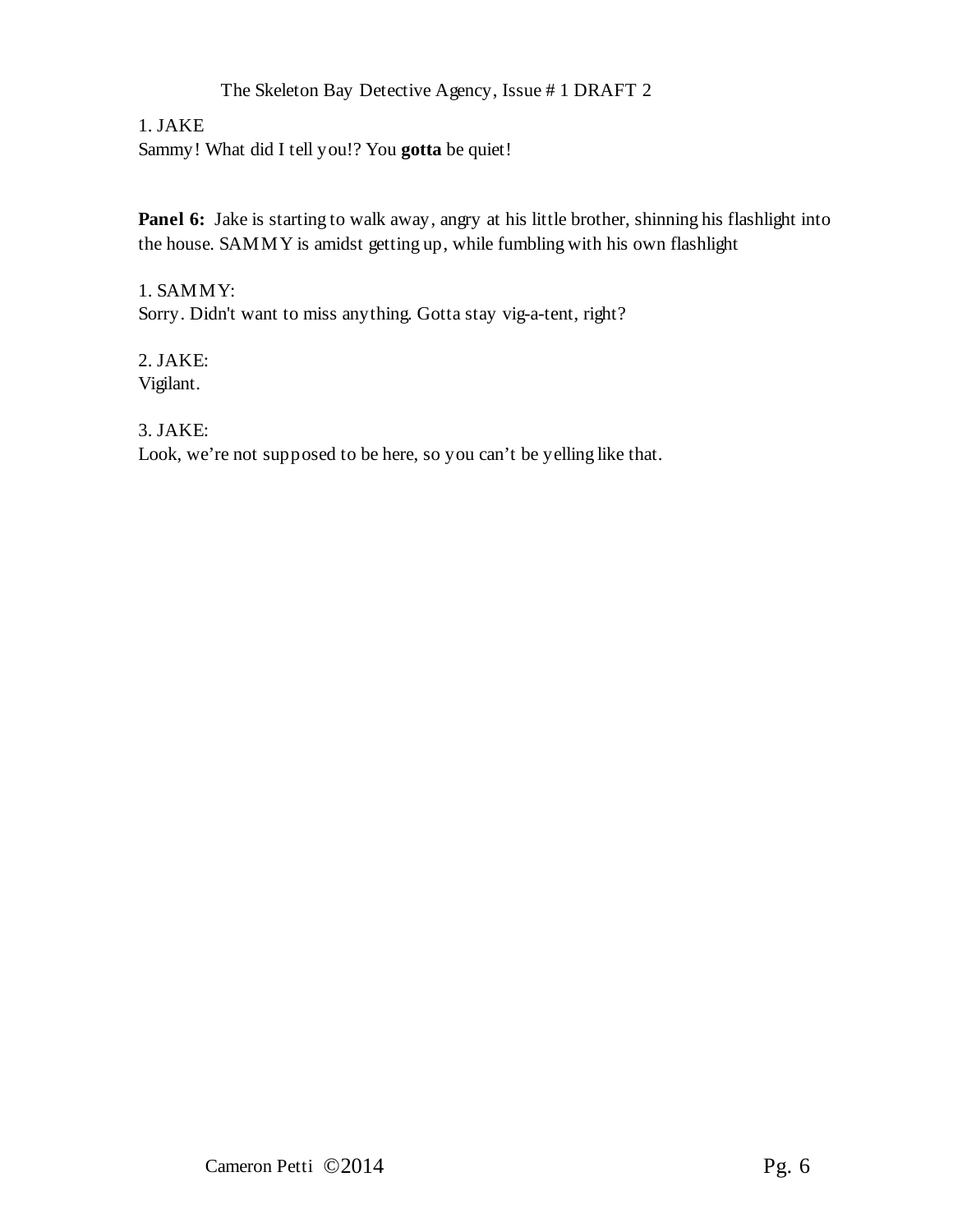## The Skeleton Bay Detective Agency, Issue # 1 DRAFT 2

## **PAGE6**

**Panel 1:** A shot from up above of the boys flashing their flashlights around a grand foyer with marble floors, a high ceiling, a big chandelier, and a luxurious staircase leading up to a balcony on the second floor. Paintings and cobwebs are everywhere.

#### 1. SAMMY:

I thought Mr. Stronzberger hired us to scope out the spookiness in this place?

#### 2. JAKE:

Yeah, well, just 'cause he's paying our fee doesn't mean he has keys or anything.

**Panel 2:** SAMMY is hunched over, screwing up his face, and pretending to walk with a cane, as an impression of Mr. Stonzberger.

1. SAMMY: 'Eeeeeh now boys, der be ghosts in dat der maaansion! OooOOooo!'

2. SAMMY: Heh heh \*snort\* heh!

3. JAKE: Knock it off!

#### 4. JAKE:

If supernatural occurrences are suspected, then, as leading experts of the occult, the Skeleton Bay Detective Agency is obligated to take the case.

**Panel 3:** The boys pass the grand stair case in the large front hall, the boys at the stairs are in silhouette

1. SAMMY: Wait, so isn't what we're doing illegible?

2. JAKE: Illegal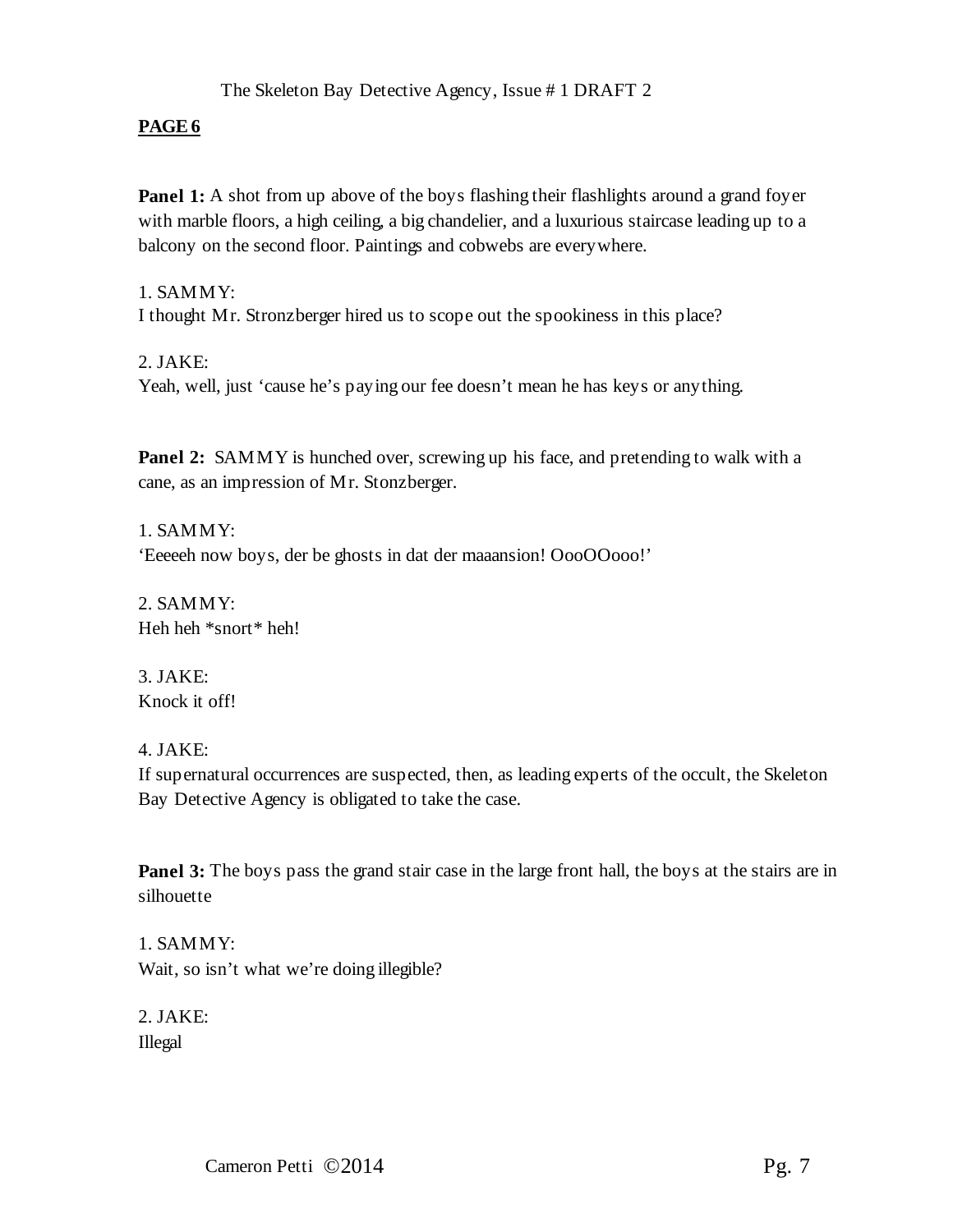# The Skeleton Bay Detective Agency, Issue # 1 DRAFT 2

# 3. JAKE:

And no, not *really*. We aren't here to *steal* anything, just investigate.

## 4. SAMMY:

Didn't Sheriff Bob tell you guys that you can't investigate stuff anymore?

## 5. JAKE:

Sorta, but that's why you gotta be quiet.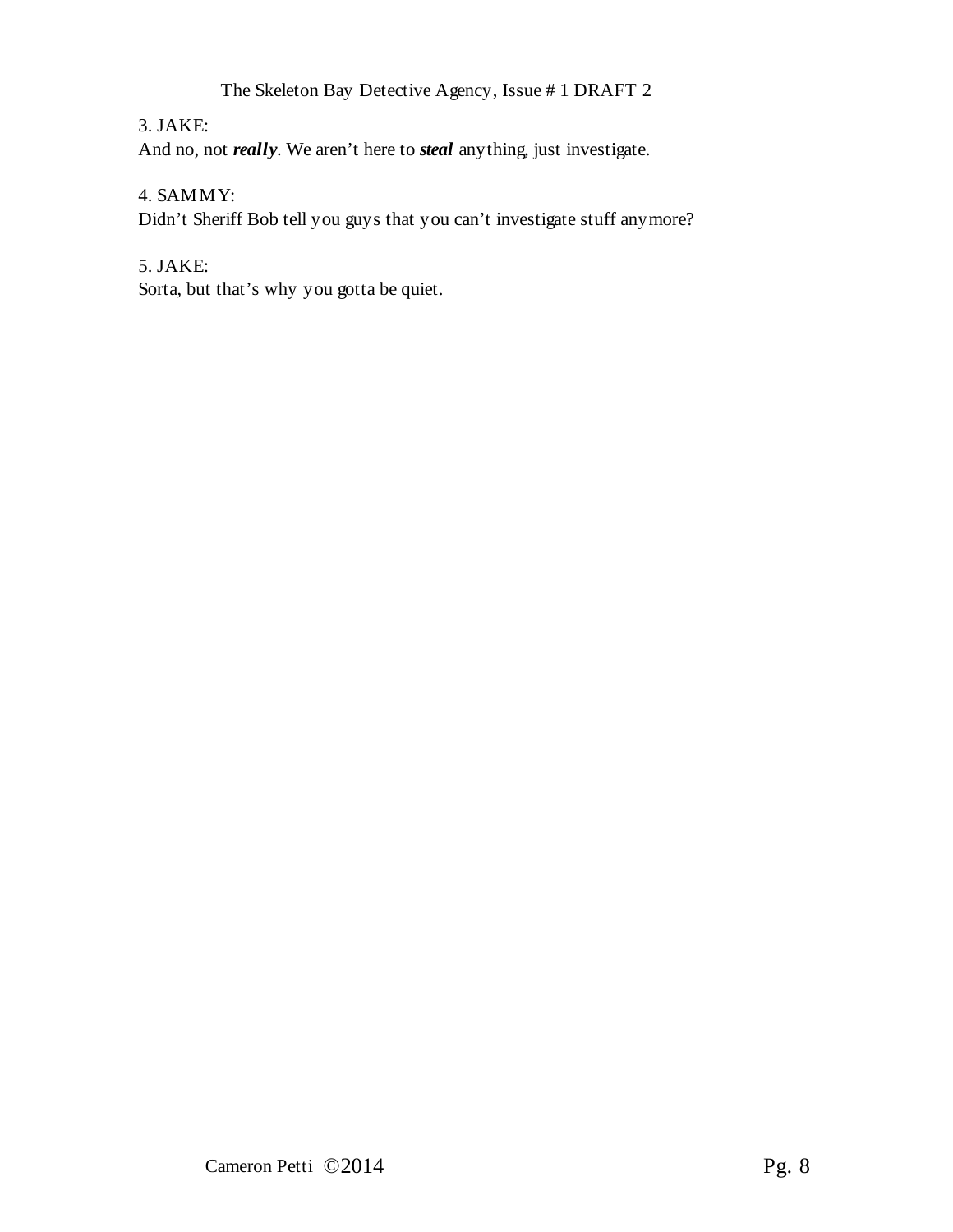Each of these people Jake is talking about are ghost and otherworldly, and all of the "ghost story" panels all fluidly come from the shadows of the house and form tableaus of the past. For each panel this happens in, I'll just give a suggestion of what I think the focus ought to be and the dialogue for that moment, but otherwise do what you think will be the coolest visualization and panel layout that you want.

**Panel 1:** The boys flash their flashlight onto a big portrait of Ebenezer McLloyd

1. JAKE: Here he is, Ebenezer McLloyd. The source of all the mystery.

2. JAKE:

Story goes that he was born over two hundred years ago. He started out like any other McLloyd: a worker at the rug factory. Totally average guy.

**Panel 2:** People standing around a coffin at a funeral.

## 1. JAKE:

Ebenezer's got lucky when his boss was killed in a freak loom accident and papers mysteriously surfaced that said Ebenezer was to inherit the factory.

**Panel 3:** An image of Ebenezer breaking ground on the mansion, surrounded his family, the press, and a big crowd.

## 1. JAKE:

In 1840 he commissioned this mansion to be built on the highest hill in town, so everyone could always see how big and important he was. That was the first and last time any McLloyd would ever consider their luck "good".

**Panel 4:** A moment back in totally reality as SAMMY interrupts JAKE'S story weaving while they stand in a hallway.

1. SAMMY: Ooo! Ooo! Ooooooo! Spooky!